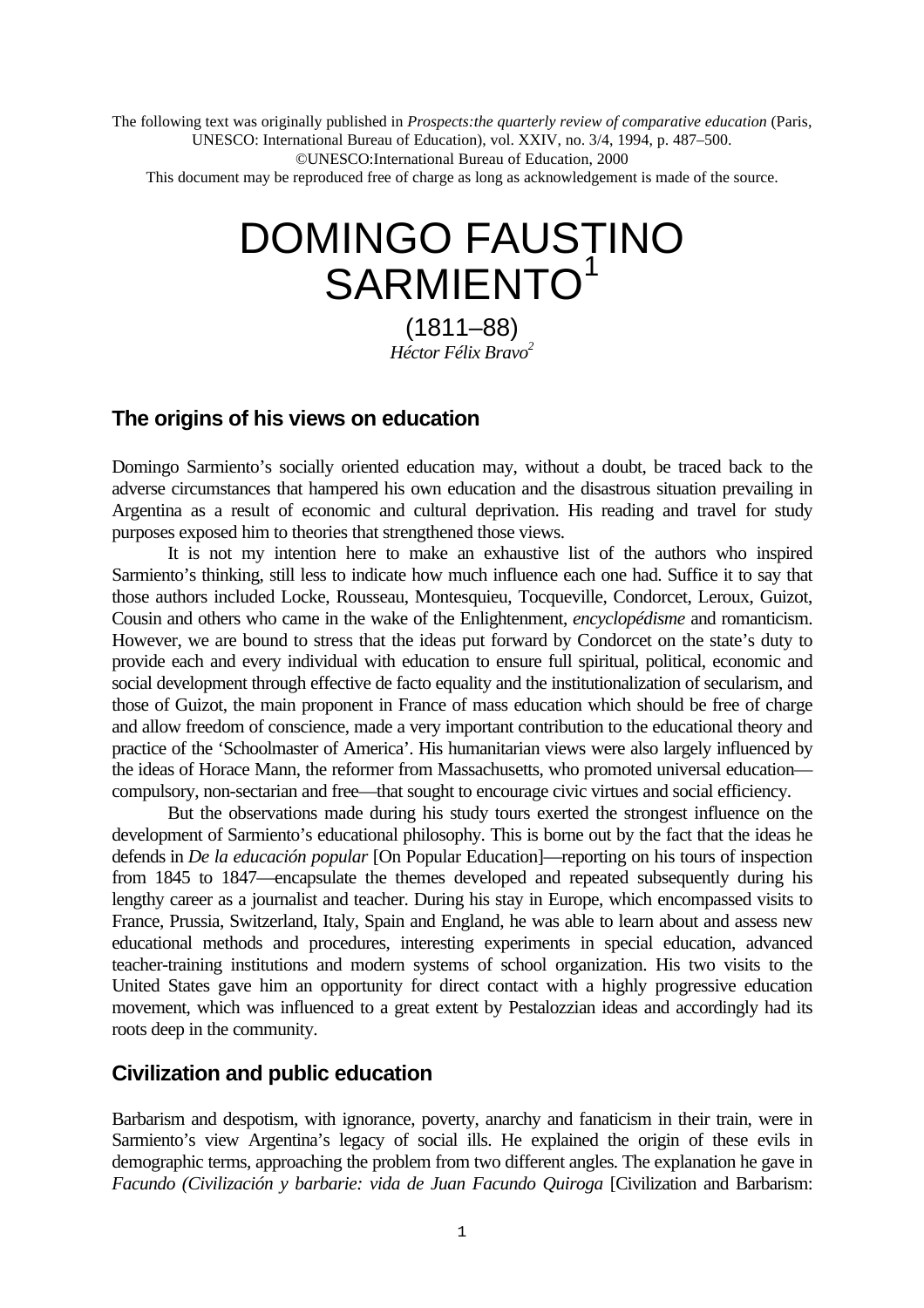The Life of Juan Facundo Quiroga]) is quantitative—depopulation, but in *Conflicto y armonías de las razas en América* [Racial Conflict and Harmony in America], qualitative—the formation of ethnic groups.

The wilderness, whose beauty was revealed by Argentine Romantic writers, was one of Sarmiento's images in his social projections. Desolation, which is opposed to positive political relations, economic interests and cultural stimuli, was the symbol of ignorance and anarchy. As Guerrero (1945) neatly put it: 'Sarmiento realized that the wilderness was full of barbarism.' There is no doubt today that the dialectical approach of *Civilización y barbarie* led, *inter alia*, to one serious error: it sought to explain Argentine civil strife in absolute terms, as the countryside rising up against the cities, and saw the military leaders as products of the rural environment. We know that they were city men; but we also know that they recruited horsemen from the countryside to fight their political battles. Viewing the issue in relative terms, however, we can agree with Sarmiento that the urban civilization existed in contrast to the barbarism of the countryside; for even though the military, the clergy and the academics were those who promoted anarchy, they found their troops of mounted rebels among the wanderers in the desert.

His book *Conflicto y armonías de las razas en América* explains the origin of social evils from an ethnic point of view. In that book, Sarmiento claims that the ignorance of the mass of the people, political anarchy (with its attendant corruption of democratic institutions), slow economic development and cultural deprivation all stem from two factors: the Spanish legacy and miscegenation with indigenous peoples. To prove his point, he compares the results of Spanish colonization with those of English colonization. The difference in development between Latin America and North America is, in Sarmiento's opinion, the result of a difference of civilization and, more importantly, the result of discrepancies in economic development between Spain and England, which were reproduced in their respective American colonies.

The second part of the book asserts the moral superiority of the Protestant over the Catholic world, a superiority that he claims derives from the importance of free thinking and greater cultivation of personal dignity in the Protestant world, which fulfilled the necessary conditions for free institutions and democratic systems to flourish. Fortunately, however, those evils are not irremediable, and he recommends three solutions: European immigration, work and public education—the most important of those being education.

With the passion of an apostle and the conviction of a visionary, he proclaimed the absolute value of education. In *Análisis de las cartillas, silabarios y otros métodos de lectura* [Analysis of Primers, Readers and Other Methods of Reading], which he published in Chile in 1842 in his capacity as director of the teacher-training college, he claimed: 'Primary education is the measure of a people's civilization.' But it was in *De la educación popular* that he presented, for the first time in specific terms, his full programme of civilization through education. In his later work, admittedly, he did no more than elaborate on and repeat—with a teacher's insistence—the ideas defended in the 1848 report. Civilization could not be the preserve of a few. It required each citizen to be suitably trained to discharge the functions incumbent upon him or her in the Republic. The word 'civilization', that was included in the dictionary of the French Academy in 1798 and in that of the Royal Spanish Academy in 1822, is not used by Sarmiento—as some believe—in a strictly materialistic sense, or in the unique modern sense of 'mastery over technology'.

A man of action, an achiever and a builder, Sarmiento worked and fought to put his doctrine into practice, but without detriment to morality and spiritual values. Ample proof of this is afforded, primarily, by his fundamental interest in educational issues; secondly, by his own life, which shows him to be a model of lofty thinking; and lastly, by his clear definitions. In *Viajes* [Journeys] he wrote:

The greatest number of known truths is merely knowledge as it stands at one period of time; but the civilization of a people can be characterized only by possession on as large a scale as possible of all the fruits of the earth for use by all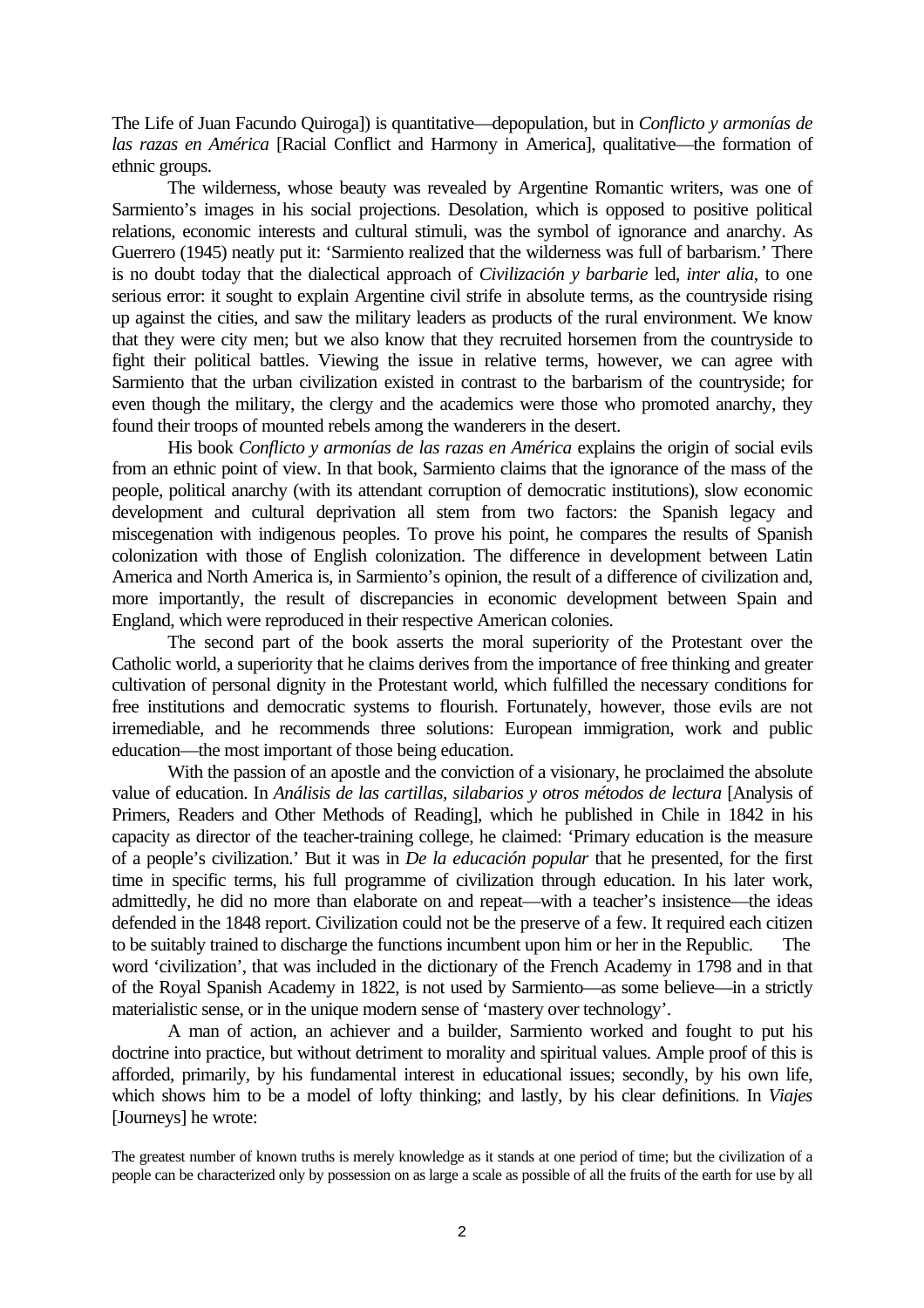intelligent beings, and of all material forces for the convenience, pleasure and moral improvement of the greatest possible number of individuals.

As we can see, this concept is not coextensive with usefulness. He did not, in fact, distinguish between civilization and culture, as this distinction belongs to the modern philosophy of culture, but this confirms rather than contradicts our earlier interpretation.

He conceived of civilization as having the breadth attributed to it by the members of the Constituent Assembly in 1853, and not in the limited sense with which it was viewed in Argentina after 1880. To civilize, in Sarmiento's view, was to make provision for things that would lead to the prosperity of the country and to progress in all the provinces, such as the introduction of the legislation and regulations necessary to create a state under the rule of law, the encouragement of immigration, the building of railways, the occupation of state-owned land, the introduction and establishment of new industries, the influx of foreign capital, etc. But it also meant attending to the advancement of culture by organizing public education and guaranteeing the welfare and freedom of each and every inhabitant, and the sovereignty of the Republic, as stipulated by the Constitution.

Sarmiento was both a man of action and an idealist. He tackled the great task of transforming the country, gripped as it was by anarchy and barbarism, in the conviction that progress, built on ethical foundations, would bring happiness to the Argentine people. But, as Mantovani (1950) pointed out,

Progress cannot be achieved on the basis of reason, as the thinkers of the Enlightenment supposed, nor can it be imposed from above by governmental decree. It must be the outcome of a process of development over time, whose main purpose is to educate the people and create new customs; in a nutshell, to civilize the people.

Just as he did not formulate a complete and coherent educational philosophy, Sarmiento refrained from giving an all-round definition of education. Admittedly, he never set out to found or develop a system of general education; all his concerns in this field were focused on one specialized area, namely, the politics of education, or, better still, educational policy. The favourite theme of his educational theories and books was therefore public education, whose purpose was—in his own words—'to train individuals to use their intelligence through basic knowledge of the sciences and of the fundamental facts that shape the intellect'. We therefore have a concept of public education, which, combined with other ideas taken from different works, may reasonably be summed up as follows: the objective of public education is to improve, intellectually, physically and morally, the largest and poorest class of society, by providing it with training so that it may participate in cultural progress.

Sarmiento wanted to improve social conditions in the community by means of educational action, spearheaded by the state. But that educational action, designed primarily to raise intellectual capacity through science, would benefit the dispossessed or disregarded bulk of the population, and would no longer be a privilege of the dominant groups. 'What we need, first of all, is to become civilized: not the 200 individuals who attend classes, but the 200,000 who do not even go to school.' This was the basis of Sarmiento's passion for primary schooling, which he called 'mass education', 'national education' or 'general education'.

#### **Democracy and mass education**

To grasp the full extent of Sarmiento's educational philosophy, we must take account of the state of education during his lifetime and even during the colonial period.

At the time of publication of *De la educación popular* (which, for reasons given earlier, I shall use as a point of comparison), universal primary education was far from being a reality in any part of the world, much less a generally accepted idea. Only in Prussia and cities in the eastern and southern United States was democratic education considered to be an obligation for the state and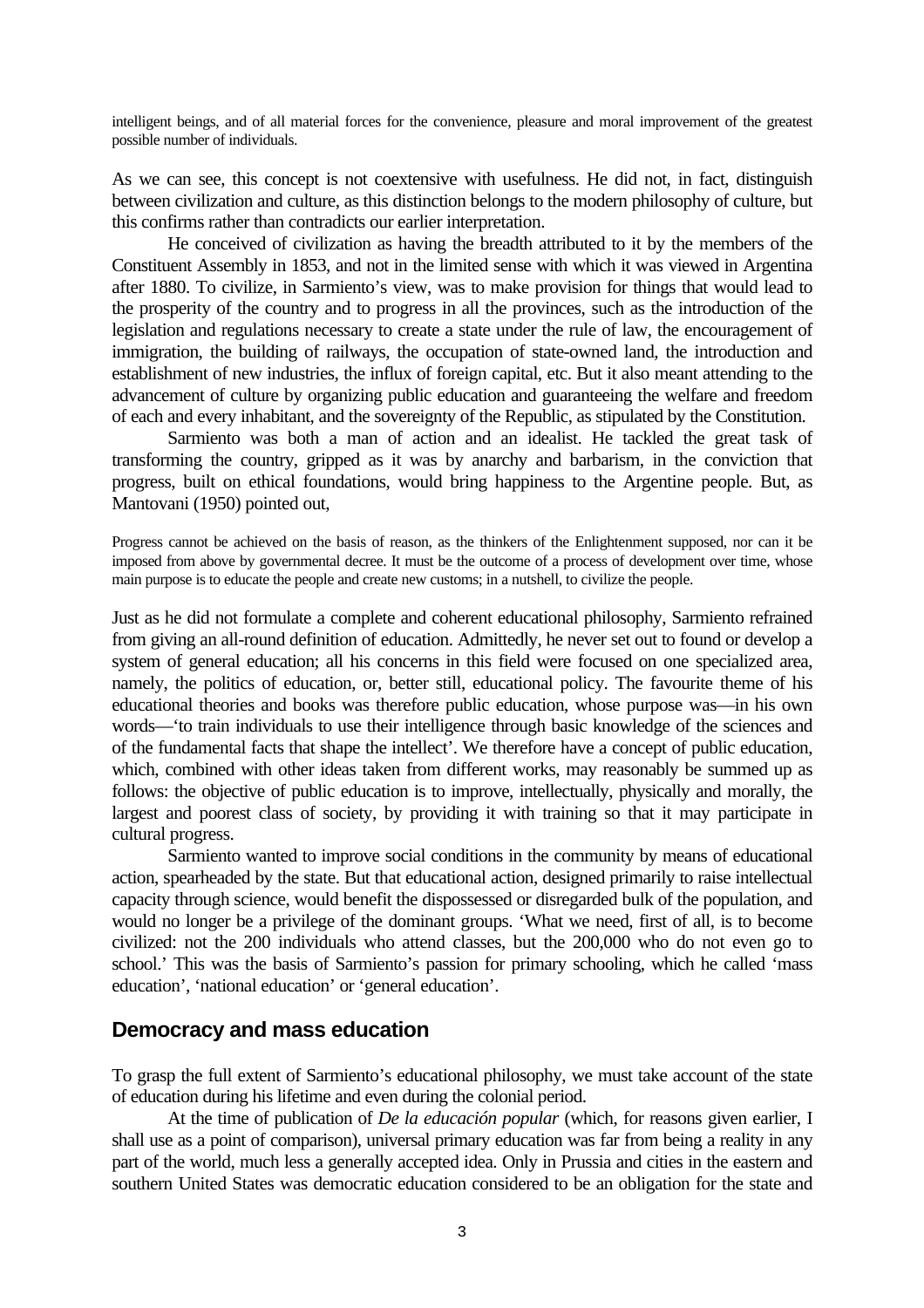for the people. The conditions of peace and social progress required for this kind of work did not exist in the Latin American nations that had just emerged from the wars of independence to plunge immediately into the chaos of civil strife and tyranny.

This disparity could not continue much longer without seriously endangering the institutional, economic and social development of the nation. With the clear vision of a statesman aware of the full importance of this fearsome problem, he fought valiantly to impose social justice. The United States spurred him on to his great decision and provided him with evidence to support his arguments.

A republican and democratic system of government requires a well-informed citizenry, without class distinctions, which means that all citizens should be granted equality of opportunity. Sarmiento showed that he perfectly understood this concept—upheld subsequently by the Supreme Court of Argentina in many rulings, as the criterion of equality before the law—when he wrote:

The equality proclaimed by our institutions is not—as certain people absurdly seem to think—some illusory equality of education and ability among all concerned, nor is it the equal distribution of property; it merely implies that the law does not distinguish one person from another, leaving this up to nature and fate: it means that the aim of all institutions should be the moral, intellectual and physical improvement of the largest and poorest social class.

His ideas, which won him enormous prestige as the 'Schoolmaster of America', were without any doubt progressive for his time, but some of them no longer stand up to scrutiny today. No democratic education is conceivable nowadays which fails to take into consideration the solutions that special education and social welfare can provide. In particular, it is indispensable to remove disparities caused by deprived socio-cultural backgrounds and detrimental to intellectual development, which presupposes that the economic and social situation of backward communities must be improved.

Sarmiento's great concern, his greatest passion in life, was to educate the people, all the inhabitants of Argentina, raise their spiritual and economic levels and thus secure the development of a free and sovereign nation. Mass education was the heart and soul of his work and was the title of his most widely read, and probably his favourite, book, *De la educación popular*. His assessment of the situation in the most progressive countries visited led him to write that 'there is in the Christian world, albeit in scattered corners, a comprehensive system of *mass education* which starts in the cradle, gets under way in the nursery, continues at primary school and is rounded off by reading, which encompasses all human existence'.

This programme of renewal could be implemented through primary education, which Sarmiento also called 'general education'. In a profoundly revolutionary manner, he advocated education open to all without discrimination as to race, sex, economic status, social rank, political views or religious beliefs. He was a pioneer in the struggle for non-sectarian education, or education free of all religious dogma or segregation on similar grounds. Sarmiento devoted his life to the development of this form of education. He wrote memorable pages to give wider currency to this idea. In 1856, he submitted to the University Council of Chile a report on general education. A century later, it would make worthwhile reading for all who are unaware of the influence of public education on industry and on the general growth of national prosperity. With equal dedication, he launched the *Anales de la educación común* [Chronicle of Communal Education] in Buenos Aires, in 1858, a periodical to promote an educational philosophy based substantially on the French 'mixed-ability teaching' movement, achieving positive results which outstripped the latter.

In keeping with the medieval tradition inherited from Spain and Italy, public education in Argentina up to Sarmiento's time was characterized by the predominance of university or higher education over primary education. The author of *Educar al soberano* [Educating the Leader] reacted against this situation, opting to follow the examples of the United States and Prussia. He advocated the democratic rather than the aristocratic system, upholding the principles valued at the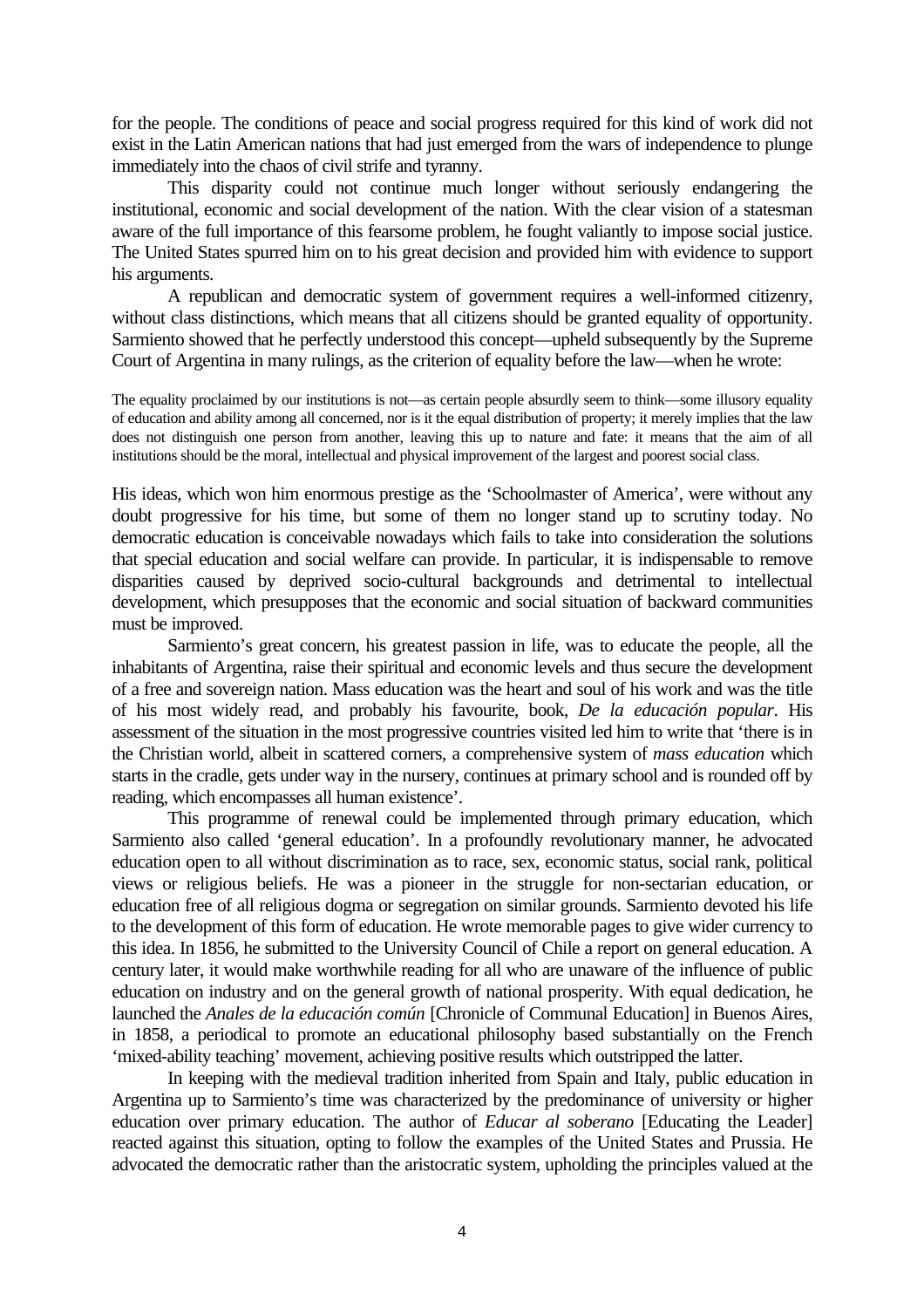time: 'primary schooling for all; fee-paying secondary schooling for those who can afford it; university for those who want it'. He considered, and rightly so, that universities should be like cornices crowning the edifice of public education, with primary schools as the supporting columns. The real culture and civilization of a people could not reside in a few hundred privileged persons on the one hand and the ignorant, dispossessed masses on the other. This irksome inequality stood out in the review of the public education budget, as may be seen from a letter to Rojas Paul:

The Congress of the Argentine Republic allocates 100,000 pesos to schools in which 400,000 children are to be educated, and 280,000 pesos to fee-paying secondary schools where only 1,500 are to be educated, and no one knows why these latter children are given so much more than the others.

Sarmiento understood what the most pressing educational need was. It was necessary to teach the masses to read rather than launch sophisticated cultural and specialized projects. For that reason he said:

I do not regard education above the primary level as being a means of civilization. It is primary education that civilizes and develops the people's moral fibre. All peoples have always had their learned elders and sages, without being civilized. Primary schools are therefore the very basis of civilization.

No one studying Sarmiento's educational policy in a dispassionate manner could infer from the opinions quoted above that he was against higher education. They are merely the fruit of a particular political and social outlook and of innovative views on the position of the university in Argentina.

## **Secular education**

Sarmiento considered that education in Argentina should be secular. Factors on which social progress depended, cultural factors and the requirements of democratic and republican systems of government made this a necessity. Hence his impassioned and often virulent campaign for secular education, waged in the *El Nacional* newspaper first of all on the occasion of the 1882 Congress on Education and then during the debates in parliament on the bill that became law two years later.

Of course, this attitude does not imply atheism or that he was opposed to religion as a supreme ideal. Proof of his Christian views and respect for religion is to be found in various educational actions such as the distribution to Chilean schoolchildren of *La conciencia de un niño* [The Child's Conscience] (a book containing Catholic teaching and prayers) and *La vida de Jesucristo* [The Life of Jesus Christ] (an explanatory account of the Gospels), and recurrent examples to be found in *La escuela sin la religión de mi mujer* [School without My Wife's Religion] and many other books. But the great Sarmiento never tried to confuse anyone by using the term 'Christian' in the limited sense of a person professing the Catholic religion. On the contrary, his position on the subject was perfectly clear. He honoured Jesus Christ and praised the doctrine of the Protestant Church which espoused the principles of tolerance, freedom and social progress while combating religious education and Catholic theology in the interests of modern science and national progress.

Another aspect of his arguments in defence of secular education was based on the sound legal foundations of existing law. Interpreting correctly the clauses of the Constitution, and having amassed plentiful constitutional precedents, he ably defended the need for secular education. On this subject, he wrote 'La escuela ultrapampeana' [approximating to The Veritable Pampas School] and many articles published in Volume XLVII of his *Obras* [Works]. Secularism, characteristic of the Argentine school system and based on the principles of the 1853 Constitution, is a sign of freedom, while the doctrine that seeks to impose religious education in public schools is antifreedom. Furthermore, as the mixed system promotes the development of private institutes,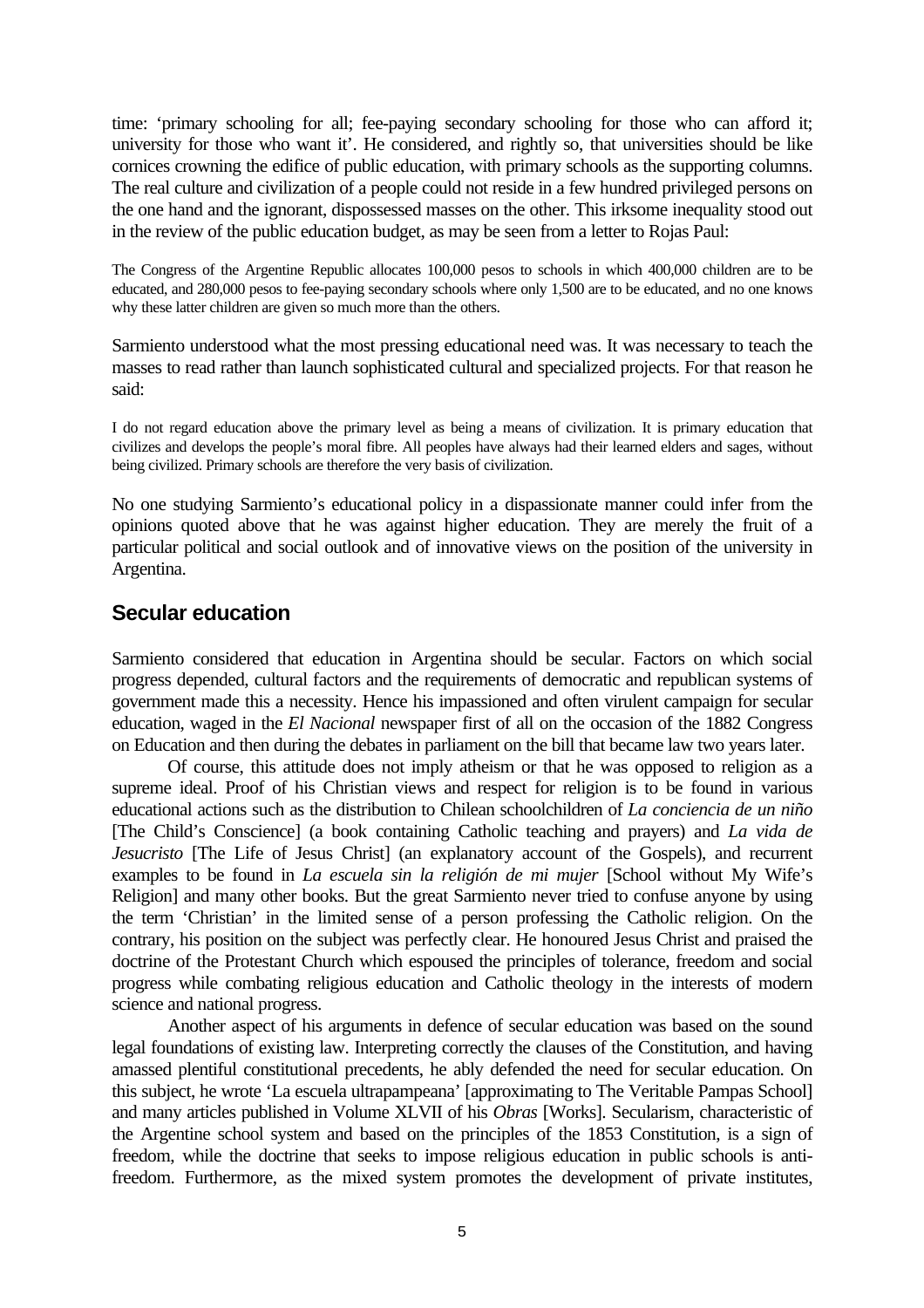whether denominational or not, parents can exercise their right to choose the type of education that they prefer for their children. Obviously, state secular education is not a means of forming dogmatic, conformist attitudes, still less of creating élites that facilitate the activities of certain power groups.

## **Teacher training**

With apostolic ardour, Sarmiento, who became a teacher while he was still an adolescent at a time when the profession was viewed with disdain, preached about the social usefulness and supreme importance of the teaching profession. He was convinced that the schoolteacher was the person working most actively for the nation's advancement.

He was the founding director of the training college for primary-school teachers in Chile (the first establishment of its kind in South America and also one of the first in the world), while in Argentina he promoted teacher training as being in the national interest and set up the teachertraining courses and establishments that were essential to his civilization programme.

His action for the advancement of the teaching profession was supplemented by the organization of vacation courses for schoolteachers, the first of which was held in 1854, under his guidance, in Santiago, Chile. He launched the *Monitor de la escuela* [The School Monitor] in Santiago in 1852 and, in Buenos Aires, in 1858, the *Anales de la educación común*, which he edited as head of the Schools Department. These publications marked the beginning of the educational press in South America.

### **Other achievements**

The opening of public libraries was inspired by similar democratic principles, as he considered that education would be impossible without libraries. 'Civilization in [Latin] America is to be achieved by linking schools to books', he said. For that reason, he created mobile public libraries and never faltered in this endeavour, although he knew that some of them met with a sorry fate.

As it was necessary to remedy, if only in part, previous governments' neglect of education, Sarmiento promoted evening classes for adults and schools for soldiers. Similarly, he took the view that the state and landowners had an obligation to set aside two hours of the working day for labourers and workers to receive instruction.

His social policy programme aimed to set up state nurseries—such as the ones that had won his admiration in France—educational saving banks and schools for the handicapped and mentally retarded. He put his ideas into practice when he became President of the Republic. Thus, winning the hard battle against all types of adversity, he implemented his plan to help the people through education. He founded five national secondary schools and several different types of technical establishment at different levels, each paying due regard to the economic needs of the region. He set up teaching farms for agricultural experimentation. He promoted scientific research with leading institutions such as the Academies, the Faculty of Exact, Physical and Natural Sciences of the University of Córdoba and the Astronomical Observatory also in Córdoba, and arranged for the services of scientists from the United States and Germany to be supplied under contract. He increased the number of advisory bodies and laboratories for the purposes of educational renewal; and set up museums. He founded the military and naval academies, thereby improving cultural and technical standards in those professions. He allocated funds for the establishment of seminaries, and took the decision to organize the country's first educational census. The list could continue.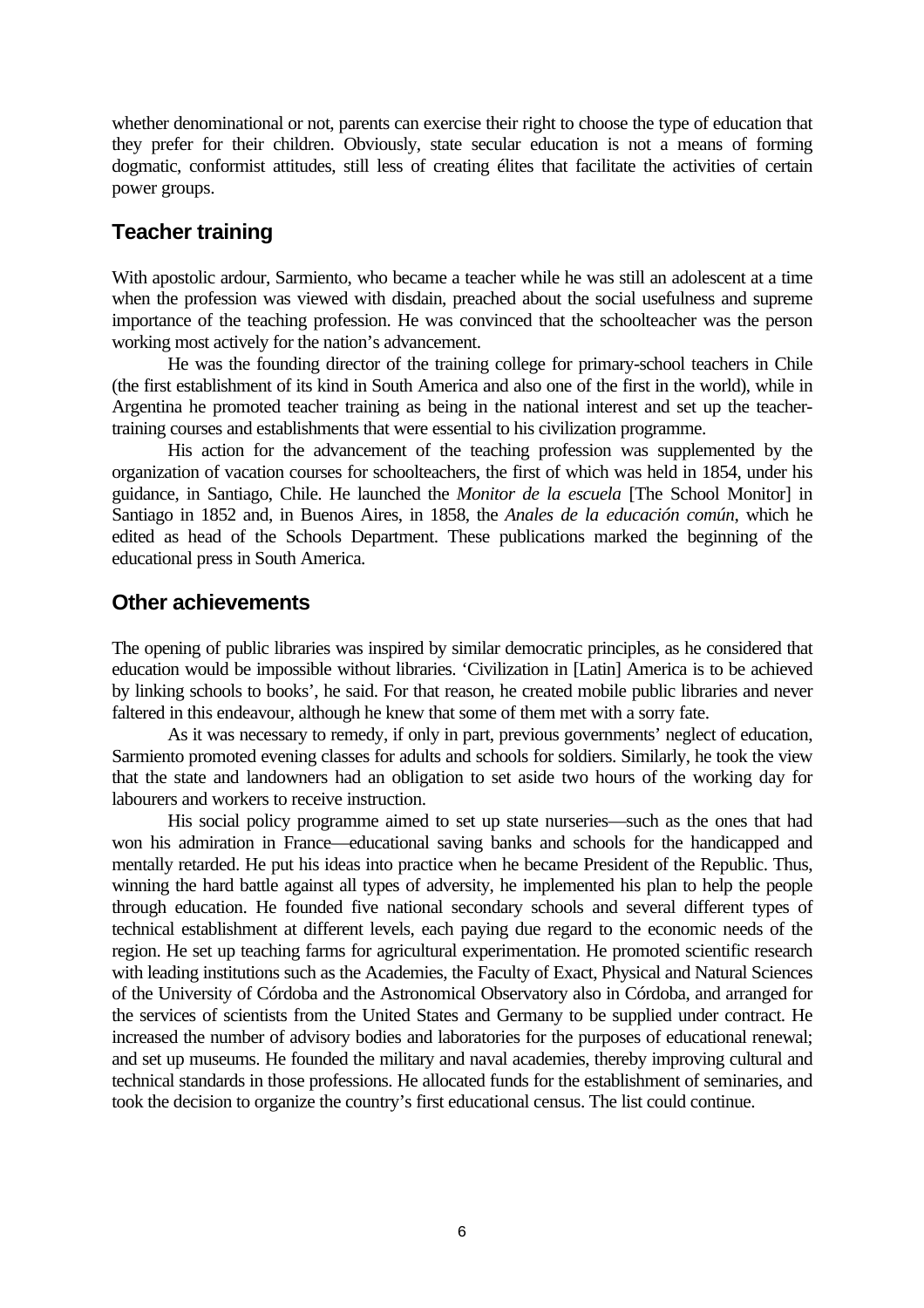### **Women's education**

Until the middle of the last century, most women in Argentina had led sedentary, not to say vegetative, lives cloistered in their homes dedicated exclusively, at best, to domestic work. They were therefore cut off from cultural affairs, a situation exacerbated by strict religious observance and aggressive ignorance. It was therefore obvious that as long as women remained in this social situation civilization would stop at the front door of the family home.

The influence of women on the development of the Latin American nations was an issue of great concern to the 'Schoolmaster', as evidenced by the foundation in 1938 of the Colegio Santa Rosa, a boardingschool for girls, in San Juan. When he became President of the Republic, one of his first deeds was to set up training colleges for women teachers. The involvement of women in educational work meant that the home, the school and society were united in the same civilizing task. Thus a great battle for intellectual freedom was won.

To borrow Abraham Lincoln's famous words, Sarmiento did more than anyone else to introduce 'education of the people, by the people and for the people' into Argentina:

- *Education of the people*: he considered that education was a social function and argued against certain theological and political principles that held sway in a society still strongly attached to class distinctions and the teachings of the Church. Implicit in that idea were the right and duty of the people to be educated, in a situation of equality of opportunity, and the corresponding obligation of the state to make provision for meeting that need in keeping with the principle of freedom of education, in the republican and democratic sense.
- *Education by the people*: he campaigned for greater involvement of the people in the administration, inspection and general running of education. He considered that school inspection bodies should be set up, composed of people's committees, university rectors or their deputies, municipal authorities and a technical representative of central government, in order to improve education and promote it in every community.
- *Education for the people*: Sarmiento's educational philosophy was based on a lofty conception of human nature. He believed equally strongly in the system of government adopted in 1810, whose effective continuation depended directly on the development of mass education. 'The word "democracy" is a sick joke', he claimed, 'when the government defers or neglects its task of training upright and intelligent citizens.'

#### **Development and national education**

The national challenge of the century in which he lived was to organize on new lines a people that had recently gained its independence. This meant phasing out antiquated institutions and customs based on privilege, political corruption and obscurantism, and thereby strengthening human rights and promoting general wellbeing by encouraging social responsibility and the spirit of nationhood. Sarmiento's major task was therefore to root out individualism and other social ills as a *sine qua non* for the development of a strong national consciousness. However, this community ideal that he set out to achieve—after his predecessors, one after the other, had failed—was not an unattainable dream, but a feasible undertaking. Sarmiento was not disappointed, as Moreno and Rivadavia were, regarding the issue of national sentiment; this was because he had his finger on the people's pulse. Accordingly, instead of applying abstract models that could not be adapted to the society's specific characteristics, and with the inspiration of a prophetic mind, he gradually built up the nation out of mud bricks moulded with his own hands, fashioned from the living reality of his own time and place.

Sarmiento saw the problems of development and how they were linked to the formation of national awareness in terms of these questions, which are still burning issues today. He expressed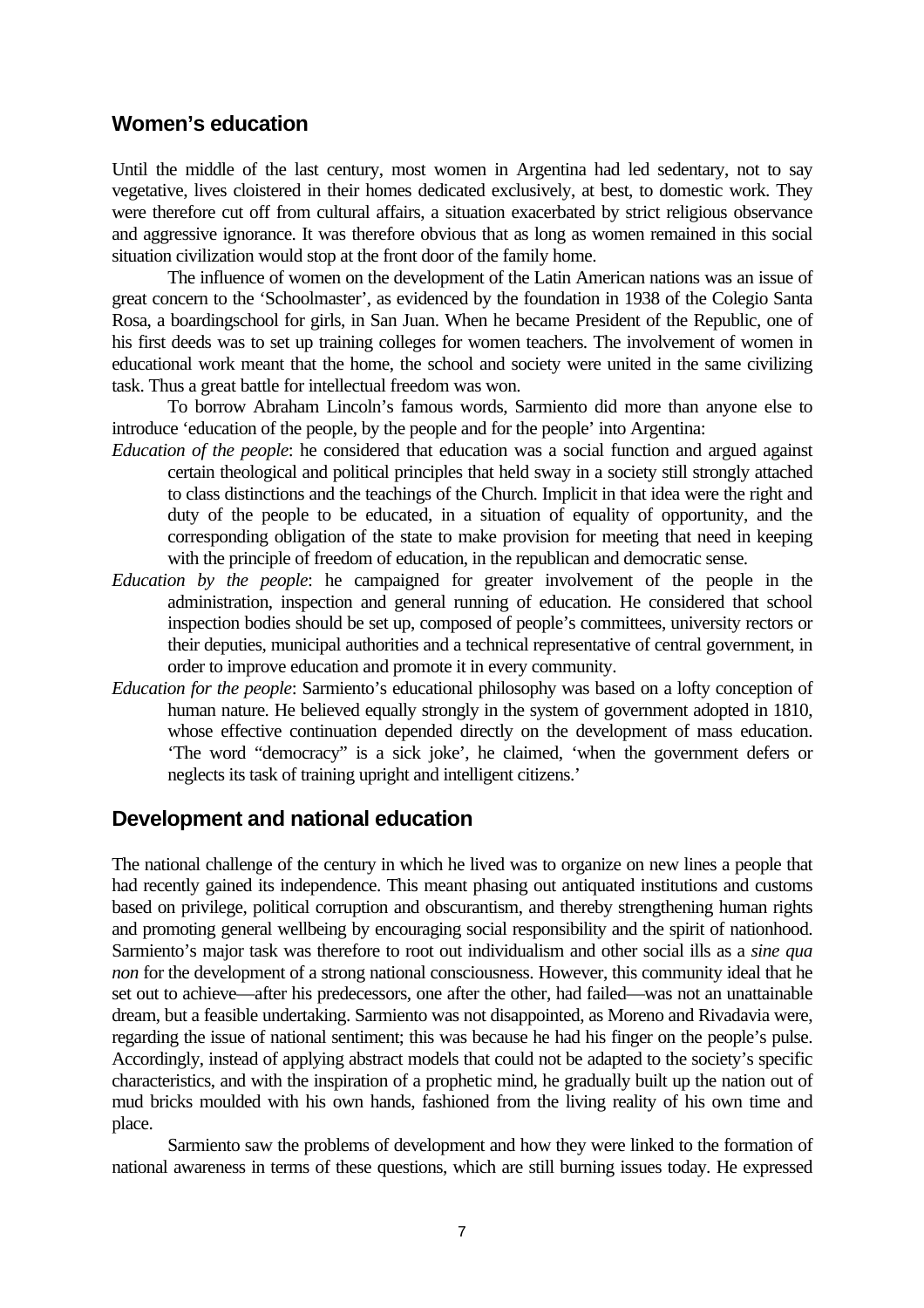his views in several books, including *De la educación popular* and in greater detail on the subject of development in his *Educación común (Memoria)* [Report on Communal Education], submitted to the University Council of Chile in 1856, in which he contends that national primary education is a necessary condition of industrial development, since there is no doubt that it promotes better habits, raises moral standards and, in the long term, contributes to general prosperity. He considered that a country's future depended on social development, and more particularly on education.

The country's wide open spaces, sparsely populated in spite of its potential wealth, contributed fundamentally to isolation and barbarism. The wilderness therefore seemed to be both the cause and the expression of a primitive life-style, hostile to useful work and to any sign of social progress. But, Sarmiento considered: 'The pampas are not, as some claim, doomed to providing fodder for animals, for in a few years' time, here and throughout Argentina, they should become the home of free hard-working and happy people.' To make this prediction come true, it was necessary not only to populate the wilderness, but also to change the system of land tenure by combating the *latifundia* (large ranches), the source of extreme poverty, ignorance and tyranny. Agrarian reform was therefore a basic theme of his civilizing programme. Following in Rivadavia's footsteps, although using different methods, he embarked on the difficult venture of dividing up the land as the sole means of populating the open spaces, increasing output and making educational assistance work.

Unfortunately, such an ambitious venture could not succeed, owing to opposition from a combination of unsavoury vested interests whose resistance was then, as it is now, insurmountable. Sarmiento's views in this regard therefore have the force of a lasting injunction to present and future generations to ensure that social development is achieved through agrarian reform and education.

Earlier, we saw that the lines of action recommended by Sarmiento for tackling the country's social ills were public education, work and immigration from Europe. This last was to lead to the regeneration of the initial Spanish-indigenous stock, and to a salutary assimilation of the culture and productivity of the more civilized European nations.

It did not, however, escape his keen intelligence that the much desired immigration might cause traditional society to be replaced by an artificial society, in which

those people whose intellectual and industrial capabilities have not been prepared by education for the driving force of progress and change that will occur in society will gradually fall to the lowest levels of the society; thousands of parents who today enjoy an advantageous social position may thus be forewarned that the activities and the greater purchasing power of the new arrivals may, within a relatively short time, cause their children to fall to the lowest classes of society.

This remedy for Argentine social ills therefore posed at the same time the serious problem of the possible loss of the national character. We shall now see how this new danger was avoided by mass education, introduced by Sarmiento.

He called primary education 'national education' because the greatness and the future of the country, and the safeguarding of traditional values, depended on as much education as possible being given to the greatest number of citizens within the shortest possible time, through the simultaneous efforts of the state and parents. That was his reason for preferring this level of education to higher education. Of course, it did not blind him to the merits of secondary and higher education in developing general prosperity through the raising of the people's moral standards. But primary education provided by the state for every child of school age, without discrimination on social, economic, political or religious grounds, was the strongest guarantee of national unity.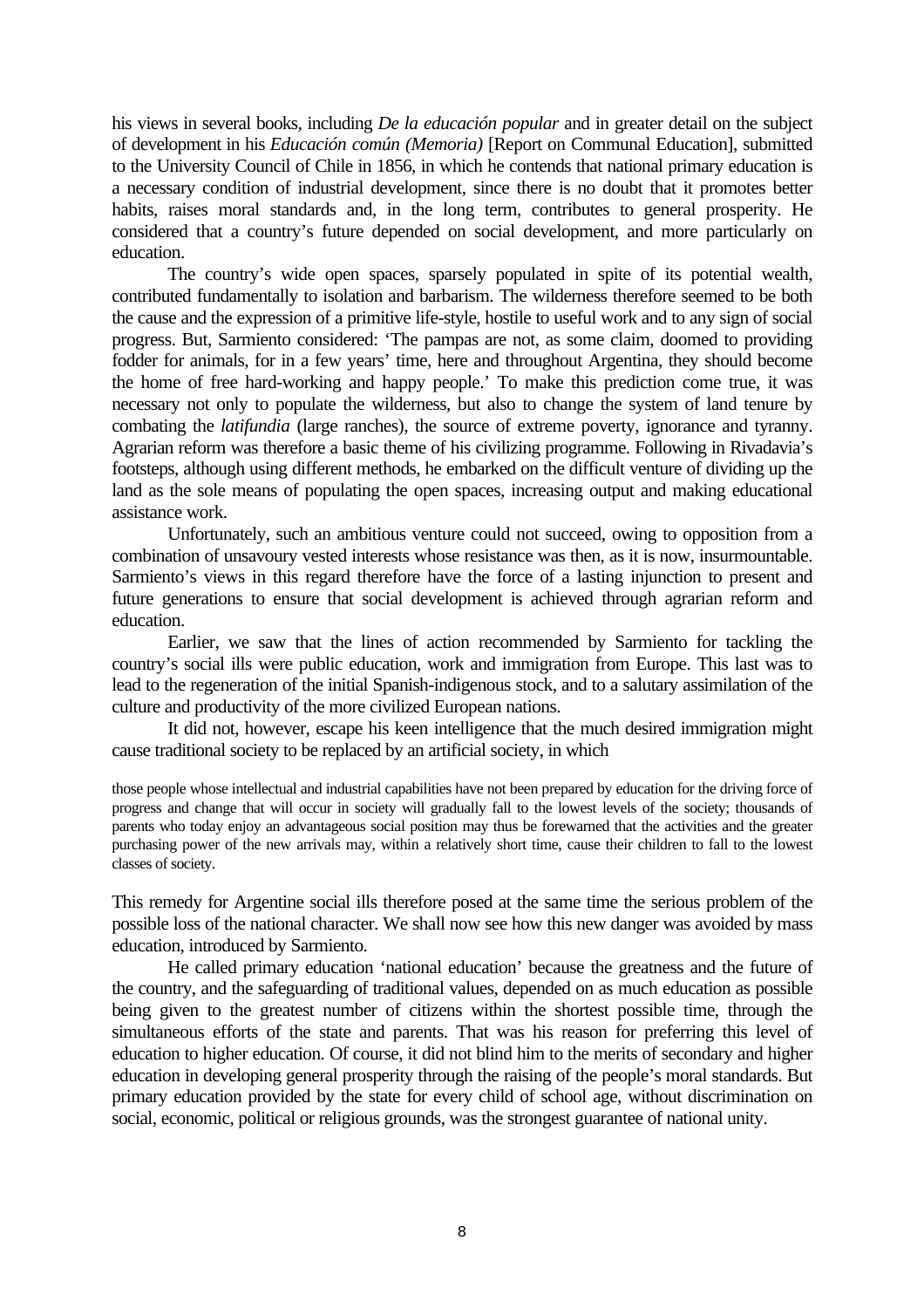#### **Harbinger of social education**

On occasion, Sarmiento claimed to be a socialist. Obviously, he used the word 'socialism' as opposed to individualism as he believed in social progress based on intellectual freedom.

It would be more correct to say that, while making no systematic claim to do so, Sarmiento formulated an education policy of a social character, foreshadowing the educational theories whose philosophical foundations were laid by Durkheim and Natorp. He saw education as a dynamic force acting on society and changing it in all its aspects. Basically, he considered that its task was to give a structure to democracy. Education was the people's right and, at the same time, it was a duty incumbent on the state and on society. Its objectives were to raise the level of instruction of all individuals trained for social functions, eradicate tyranny and ensure equality. These are the main lines of emphasis of the policy-based educational theory to be found in *De la educación popular* and other books of a complementary character written later. Rather, they amount to an education policy with a clearly social and progressive bias, set forth in the form of practical rules and concrete solutions in these books and carried into effect when he became a statesman. Sarmiento's concern with educational problems was such that it could certainly not be satisfied merely by giving currency to his educational views: accordingly, suiting his action to his words, he translated his ideas into schemes and projects of a truly social character.

The promise he made to Mansilla just before taking up the office of President of the Republic, namely 'I promise that I will roll the stone up the mountain', was fulfilled throughout his lifetime. Sarmiento worked unremittingly. His books and innovations followed one another in a steady stream, conquering the indifference or illwill of the ruling class and resistance arising from the low level of social development. In the field of education, in particular, he struggled to mould favourable public opinion, on which the success of his efforts depended. The law on universal, compulsory, free and secular primary education owes its enactment to his tenacity and great gifts of persuasion. This is how primary education came to boost participation by the community, since the community saw primary schools as having the greatest economic and social multiplier effects. It was this widely and passionately held conviction that made it possible for mass education to reach the level of development that it has attained in Argentina. Sarmiento wrote: 'General education comes from the heart of the people in the community, and if they neither nurture nor desire it, it will always be like a stunted plant, growing on stony ground and unable to propagate itself.'

Warmly supported by the people and by the ceaseless toil of dedicated teachers who owed their training to him, Sarmiento put into practice his social doctrine, which was established as the foundation and guarantee of national development. State education in Argentina is the highest expression of his political design and the most outstanding example of a promise kept by a man who sought power in order to implement principles that the entire nation shares today. The maxim implicit in Sarmiento's education policy is thus a watchword for the people's representatives: *to govern is to educate*.

#### **Notes**

- 1. This article was first published in *Prospects*, vol. 20, No. 2, 1990.
- 2. Héctor Félix Bravo (Argentina) Graduate in philosophy, law and education at the University of Buenos Aires. Former inspector of secondary education, director of educational information at the Ministry of Education, and head of research at the Centro de Investigaciones en Ciencias de la Educación. Member of Parliament and Chairman of the Education Commission (1963–66). Honorary professor of educational policy and comparative education at the University of Buenos Aires and member of its Academic Tribunal. Member of the Governing Board of the Argentine Association of Comparative Education and of the National Academy of Education. Author of numerous journal articles and publications, including: *Sarmineto: pedagogo social*[Sarmineto:social Teacher] and *Estudios sarmientinos*[Studies on Sarmiento]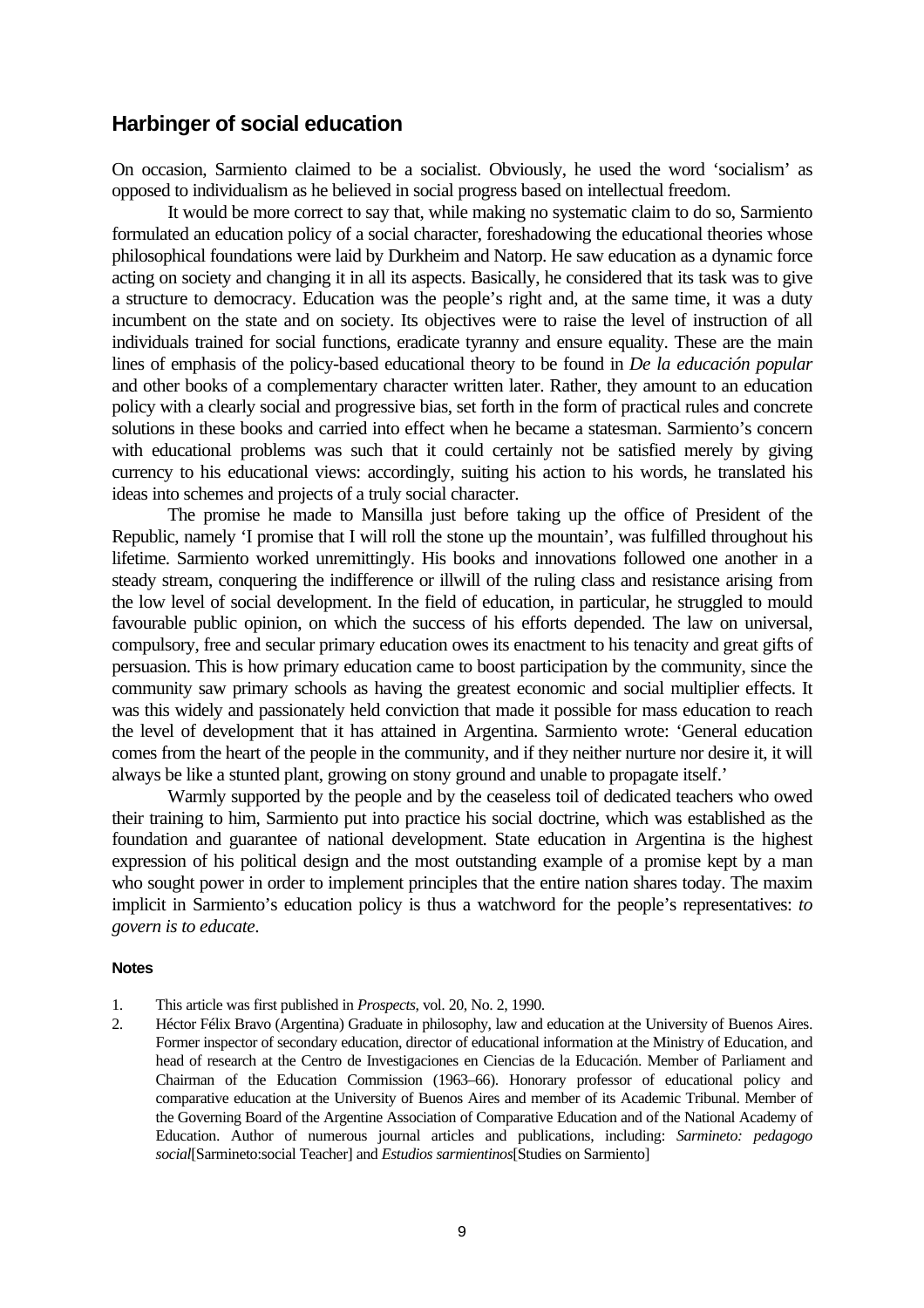#### **References and bibliography**

- Anderson Imbert, E. *Genio y figura de Sarmiento* [The genius and nature of Sarmiento]. Buenos Aires, EUDEBA, 1967.
- Bravo, H. F. *Sarmiento: pedagogo social* [Sarmiento: A social teacher]. Buenos Aires, EUDEBA, 1965.
- Bunge, C. O. *Sarmiento. Estudio biográfico y crítico* [Sarmiento: Biographical and critical study]. Madrid, Espasa-Calpe, 1926.
- Bunkley, A. W. *Vida de Sarmiento* [Life of Sarmiento]. Buenos Aires, EUDEBA, 1966.
- Cassani, J. E. 'Doctrinas pedagógicas de Sarmiento' [Sarmiento's educational doctrines]. *Humanidades* [Humanities], vol. 26. La Plata, National University of La Plata, Faculty of Humanities and Education, 1938.
- Fernandez, J. R. *Sarmiento. Semblanza e iconografía* [Sarmiento: portrait and iconography]. Buenos Aires, Librería del Colegio, 1936.
- Galvez, M. *Vida de Sarmiento. El hombre de autoridad* [Life of Sarmiento: the man of authority]. Buenos Aires, Emecé, 1945.
- Ghioldi, A. *Sarmiento, fundador de la escuela popular* [Sarmiento: founder of the popular school]. Buenos Aires, Asociación Liberal Adelante, Editorial Araunjo, 1944.
- Guerra, G. J. *Sarmiento. Su vida y sus obras* [Sarmiento: His life and his works]. Santiago de Chile, Imprenta Elzeveriana, 1901.
- Guerrero, L. J. 'Tres temas de filosofía argentina en las entrañas del "Facundo"' [Three themes of Argentinian philosophy found in the 'Facundo']. *Centenario del 'Facundo'* [The Centenary of the 'Facundo']. La Plata, National University of La Plata/Imprenta Lópes, 1945.
- Ingenieros, J. 'Las ideas sociológicas de Sarmiento' [Sarmiento's sociological ideas]. In: D.F. Sarmiento. *Conflicto y armonías de las razas en América* [Racial conflict and harmony in America]. Buenos Aires, La Cultura Argentina, 1915.
- Levene, R. 'Sarmiento sociólogo de la realidad americana y argentina' [Sarmiento the sociologist of the American and Argentinian situation]. *Humanidades* [Humanities]. vol. XXVI. La Plata, National University of La Plata, Faculty of Humanities and Education, 1938.
- Lugones, L. *Historia de Sarmiento* [The story of Sarmiento]. Buenos Aires, Comisión Argentina de Fomento Interamericano, 1945.
- Mantovani, J. *Epocas y hombres de la educación argentina* [Eras and personalities of Argentinian education]. Buenos Aires, El Ateneo, 1950.
- ——, et al. *Sarmiento, educador, sociólogo, escritor, político* [Sarmiento: educator, sociologist, writer and politician]. University of Buenos Aires, Faculty of Philosophy and Letters, 1963.
- Martínez Estrada, E. *Sarmiento*. Buenos Aires, Editorial Argos, 1956.
- Ocampo, V., et al. 'Sarmiento, aproximaciones' [Sarmiento, Approximations]. *Sur* (Buenos Aires), July-December 1977.
- Orgaz, R. A. *Sarmiento y el naturalismo histórico* [Sarmiento and historical naturalism]. Córdoba, Imprenta Rossi, 1940.
- Palcos, A. *Sarmiento*. Buenos Aires, El Ateneo, 1938.
- Ponce, A. *Sarmiento, Constructor de la nueva Argentina* [Sarmiento: constructor of the New Argentina]. Bilbao, Espasa-Calpe, 1932.
- Rojas, R. *Bibliografía de Sarmiento* [Bibliography of Sarmiento]. La Plata/Buenos Aires, National University of La Plata, Faculty of Law and Social Sciences/Imprenta Coni Hnos., 1911.
- ——. *Noticia preliminar* [Preface]. In: D. F. Sarmiento. *Educación popular* [Popular Education']. Buenos Aires, Biblioteca Argentina, Libreria La Facultad, 1915.
- ——. *El profeta de La Pampa. Vida de Sarmiento* [The prophet of the Pampas: life of Sarmiento]. Buenos Aires, Editorial Losada, 1945.

Verdevoye, P. *Domingo Faustino Sarmiento.* Buenos Aires, Plus Ultra, 1988.

Weinberg, F. *Las ideas sociales de Sarmiento* [Sarmiento's social ideas]. Buenos Aires, EUDEBA, 1988.

#### **Educational works by Domingo Sarmiento**

The works of Sarmiento are contained in the fifty-two volumes of: *Obras completas* [Complete Works]. Santiago de Chile and Buenos Aires, 1886-1903. Various researchers have subsequently found other texts by this prolific writer. The most significant texts on education can be found in Vols. 4, 5, 7, 11, 12, 13, 28, 30, 38, 44, 47 and 48. The index is contained in Volume 53. The most significant texts are:

*De la educación popular* [On popular education]. vol. 11. Buenos Aires, 1896.

*Educación común (Memoria)* [Communal education (Report)]. vol. 12. Buenos Aires, 1896